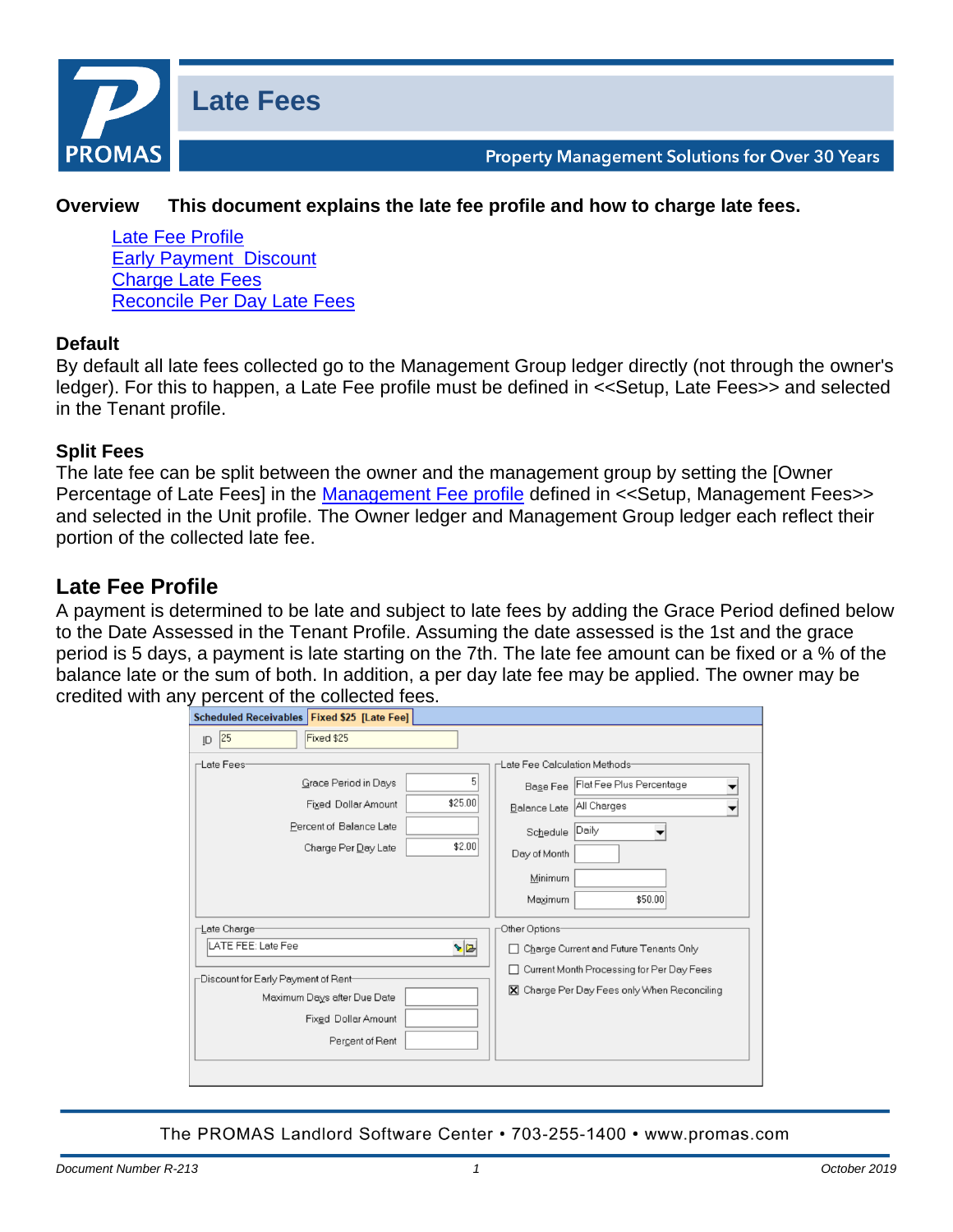# **Grace Period in Days**

This field defines the number of days after rent is due that it is not considered late. This can be overridden by putting a grace period in the Tenant Profile. The grace period plus 2 is the day late fees can be charged. So if the rent will be late on the  $6<sup>th</sup>$ , the grace period is 4. (due on day 1; grace on days 2,3,4,5; late on day 6)

### **Fixed Dollar Amount**

Enter a dollar amount if the late fee is fixed rather than based on rent.

### **Percent of Balance Late**

When defined as a percent, the late fee is calculated based on the Balance Late field under Late Fee Calculation Methods.

## **Charge Per Day Late**

This amount accumulates and is calculated based on the number of days between the date of the last past due charge and the Scheduled Thru date chosen when compiling late fee candidates. See [Reconcile per day late fees.](#page-5-0)

### **Late Fee Calculation Methods**

This group of fields sets up the parameters for calculating late fees.

**Base Fee** - Select the base fee from the Find List.

**Flat Fee plus Percentage** - can be a flat fee, a percentage or a combination.

**Greater of Flat or Percentage** - whichever amount is greater, the flat fee or the amount calculated using the percentage.

**Lesser of Flat or Percentage** - whichever is less, the flat fee or the amount calculated using the percentage.

### **Balance Late**

This is the amount that will be used to calculate the late fee. Select from the Find List:

**All Charges** - all unpaid charges will be taken into consideration

**New Charges** - all unpaid charges since the last late fee was charged

**Rent Only** - only unpaid rent charges will be considered

**All Charges, Cap at Rent** - consider all unpaid charges but not more than the monthly rent amount

**New Charges, Cap at Rent** - consider all unpaid charges since the last late fee, but not more than the monthly rent amount

**Rent Only, Cap at Rent** - consider only unpaid rent, but not more than the monthly rent amount

**All Charges, Set at Rent** - all unpaid charges will be taken into consideration when determining if tenant is late, but the percent will be calculated on the base rent amount.

**Current Charges, Set at Rent** - consider all unpaid charges since the last late fee, calculate late fee percent on the base rent amount.

**Rent Only, Set at Rent** - consider only unpaid rent, calculate late fee percent on the base rent amount.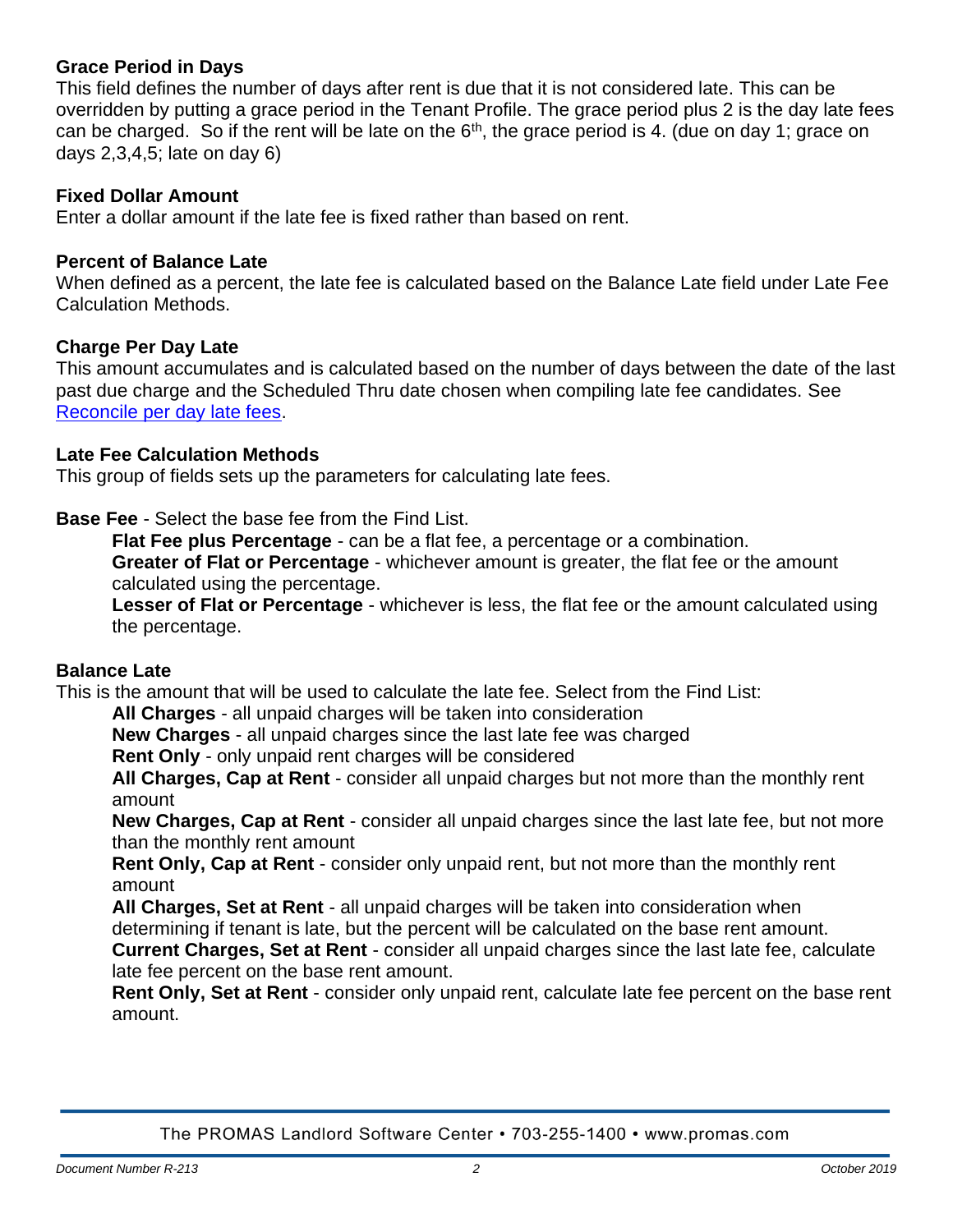# **Schedule**

The schedule for charging late fees can be never, daily or almost anything in between. Select the schedule from the Find List. A monthly schedule means that a month must have passed before another late fee can be charged.

## **Day of Month**

When <<AR, Scheduled Receivables, Late Fees>> are compiled after the day of month entered here, they will still post the next month on that Day of Month.

### **Minimum**

If the calculated late fee charge is less than the minimum, the late fee candidate will be marked skipped.

## **Maximum**

If the calculated late fee charge is more than the maximum, the maximum amount will be used.

# **Other Options**

### **Charge Current and Future Tenants Only**

Marking this checkbox will eliminate Past Active Tenants from consideration for late fees.

## **Current Month Processing for Per Day Fees**

The default for computing per day fees is to go back to the oldest charge since the last late fee. Marking this checkbox will only go back to the beginning of the current month.

## **Charge Per Day Fees only When Reconciling**

This pertains to the Scheduled Receivables function [Reconcile Per Day Late Fees.](#page-5-0)

# **Late Charge**

Enter the charge code that will be used on the late fee charge. This code is defined in Setup, Charge Codes. You can type in the code or use the Find List to select it.

# <span id="page-2-0"></span>**Discount for Early Payment of Rent**

This section lets you enter information to calculate early payment discounts on rent. See the How to [PDF #255](http://promas.com/pdf/R-255%20Early%20Payment%20%20Discount%20on%20Rent.pdf) for an explanation of how they are calculated. Discount processing can be turned on and off in Processing Defaults.

### **Maximum Days after Due Date**

Enter here the maximum number of days after the rent due date that you offer a discount or credit on the rent.

### **Fixed Dollar Amount**

If the discount is a fixed dollar amount enter the amount here.

### **Percent of Rent**

If the discount is a percent of the rent amount enter the percentage here.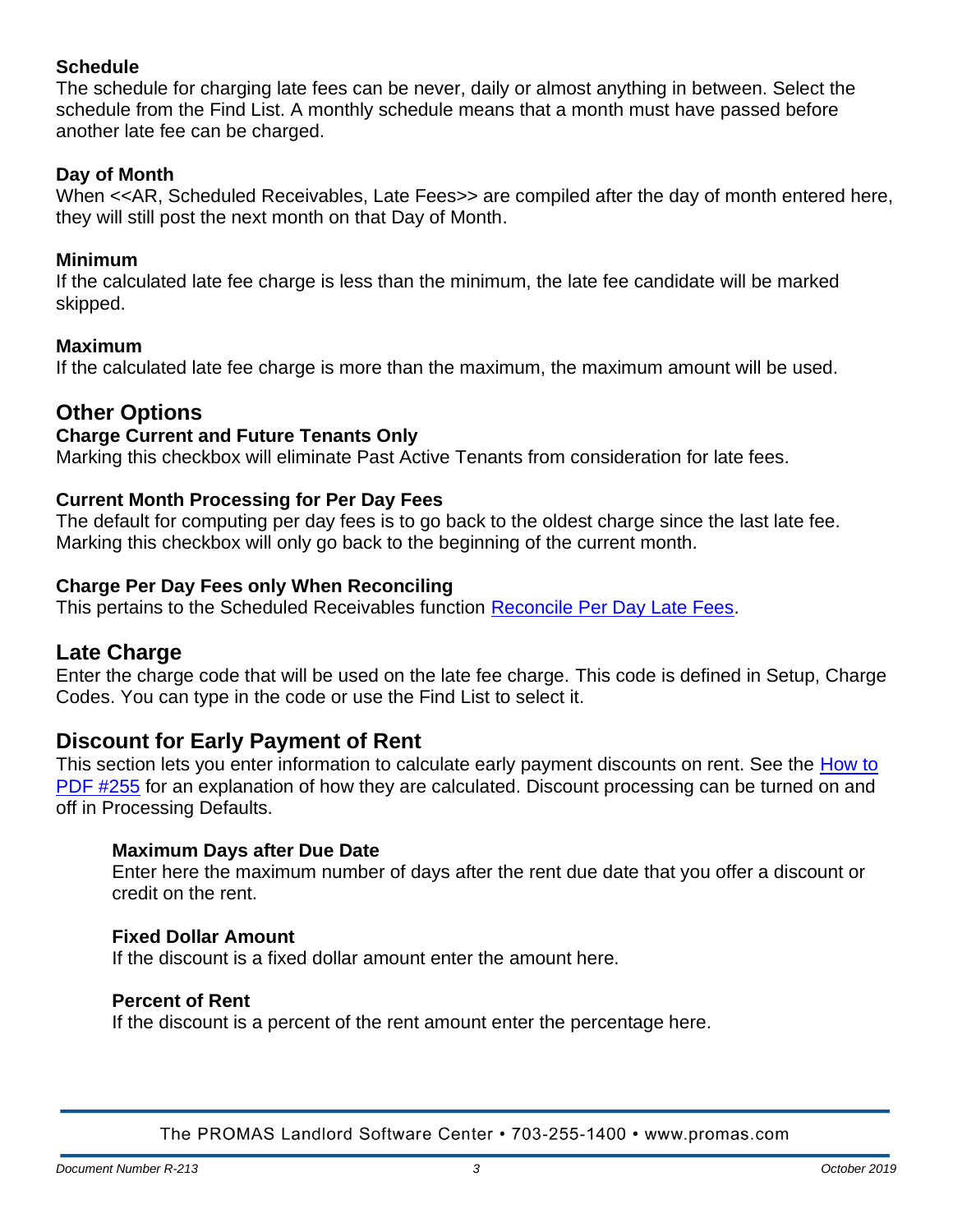# <span id="page-3-0"></span>**Charging Late Fees**

- 1. Select <<AR, Scheduled Receivables>>
- 2. Click on the radio button for <Late Fees>.
- 3. The [Scheduled Through] date defaults to today's date. Change the [Scheduled Through] date to the day for determining late charges
- 4. Click the <Compile> button. A list of tenant late fee candidates will display.

Clicking anywhere on the line item will allow you to edit the late fee amount. It will bring up several lines of information including the Record ID for the tenant profile, the record ID for the unit, the days late.

| $\mathbf{P}_i$ Assess Late Charges                                                                    |                                                                          |             |                               |                    |                       |          |                     |  | □                      | $\times$             |
|-------------------------------------------------------------------------------------------------------|--------------------------------------------------------------------------|-------------|-------------------------------|--------------------|-----------------------|----------|---------------------|--|------------------------|----------------------|
| <b>Profile Search</b>                                                                                 | <b>Date</b>                                                              | Tenant      |                               |                    | Late Charge<br>Amount |          |                     |  |                        |                      |
| <b>Dashboard</b>                                                                                      | 10/7/2019                                                                |             | GURO: Edward & Marianne Guro  |                    |                       | Late Fee |                     |  | \$27.00<br>$\Box$ Skip | $\frac{1}{\epsilon}$ |
| <b>Internet Publishing</b>                                                                            |                                                                          | <b>Unit</b> | MAIN212: 212 Main Street      |                    |                       |          |                     |  |                        |                      |
|                                                                                                       | 10/7/2019                                                                |             | ROSEMAN: Rita Roseman         |                    |                       | Late Fee |                     |  | \$27.00<br>$\Box$ Skip |                      |
| <b>All Tasks</b>                                                                                      |                                                                          | <b>Unit</b> | CEDAR327: 327 Cedar Lane      |                    |                       |          |                     |  |                        |                      |
| <b>Tenant History</b>                                                                                 | 10/7/2019                                                                | 国           | SPOTZ: Robert Spotz           |                    |                       | Late Fee |                     |  | \$27.00 Skip           |                      |
| <b>General Ledger History</b>                                                                         |                                                                          | Unit        | WB202: Willow Brooke Unit 202 |                    |                       |          |                     |  |                        |                      |
| $\mathbb{P}$                                                                                          | <b>Balance Due</b>                                                       |             | \$400.00                      | <b>Times Late</b>  |                       |          | <b>Base Charge</b>  |  | \$25.00                |                      |
|                                                                                                       | <b>Balance Late</b>                                                      |             | \$400.00]                     | Last Charged       |                       | 国        | Per Day Charge      |  | \$2.00                 |                      |
|                                                                                                       |                                                                          |             |                               | <b>Last Amount</b> |                       |          |                     |  | \$27.00                |                      |
|                                                                                                       | Days Late                                                                |             |                               |                    |                       |          | <b>Total Charge</b> |  |                        |                      |
|                                                                                                       |                                                                          |             |                               |                    |                       |          |                     |  |                        |                      |
|                                                                                                       |                                                                          |             |                               |                    |                       |          |                     |  |                        |                      |
|                                                                                                       | G Sort By Tenant<br>$\circ$<br>Sort By Unit                              |             |                               |                    |                       |          |                     |  |                        |                      |
|                                                                                                       | <b>Skip All</b><br><b>Cancel</b><br><b>Help</b><br>Post<br><b>Report</b> |             |                               |                    |                       |          |                     |  |                        |                      |
| / All Late Fees ، Selected Late Fees ، First Time Late ، Selected First Time Late ، Skipped Late Fees |                                                                          |             |                               |                    |                       |          |                     |  |                        |                      |

5. You can sort the list by Tenant or by Unit using the radio button on the bottom left.

- 6. You can review the candidates and make any changes necessary.
- 7. Print a report by clicking the <Report> button. It will print in the order displayed on the screen.
- 8. Click the <Post> button to record the charges. The tenant ledger for each tenant charged now reflects the amount charged as a late fee. You can view or edit these in <<AR,Tenant History>>.

Other information displayed includes:

- Balance Due the total of all unpaid charges
- Balance Late (as of the Scheduled Through date)
- Days Late calculated from the oldest unpaid charge
- Times Late based on prior late fee charges over the past 12 months
- Last Charged the most recent late fee charge
- Last Amount the most recent late fee charge amount
- Base Charge calculated based on the Late Fee Profile
- Per Day Charge calculated based on the Late Fee Profile
- Total Charge the total late fee based on the base charge and the per day charge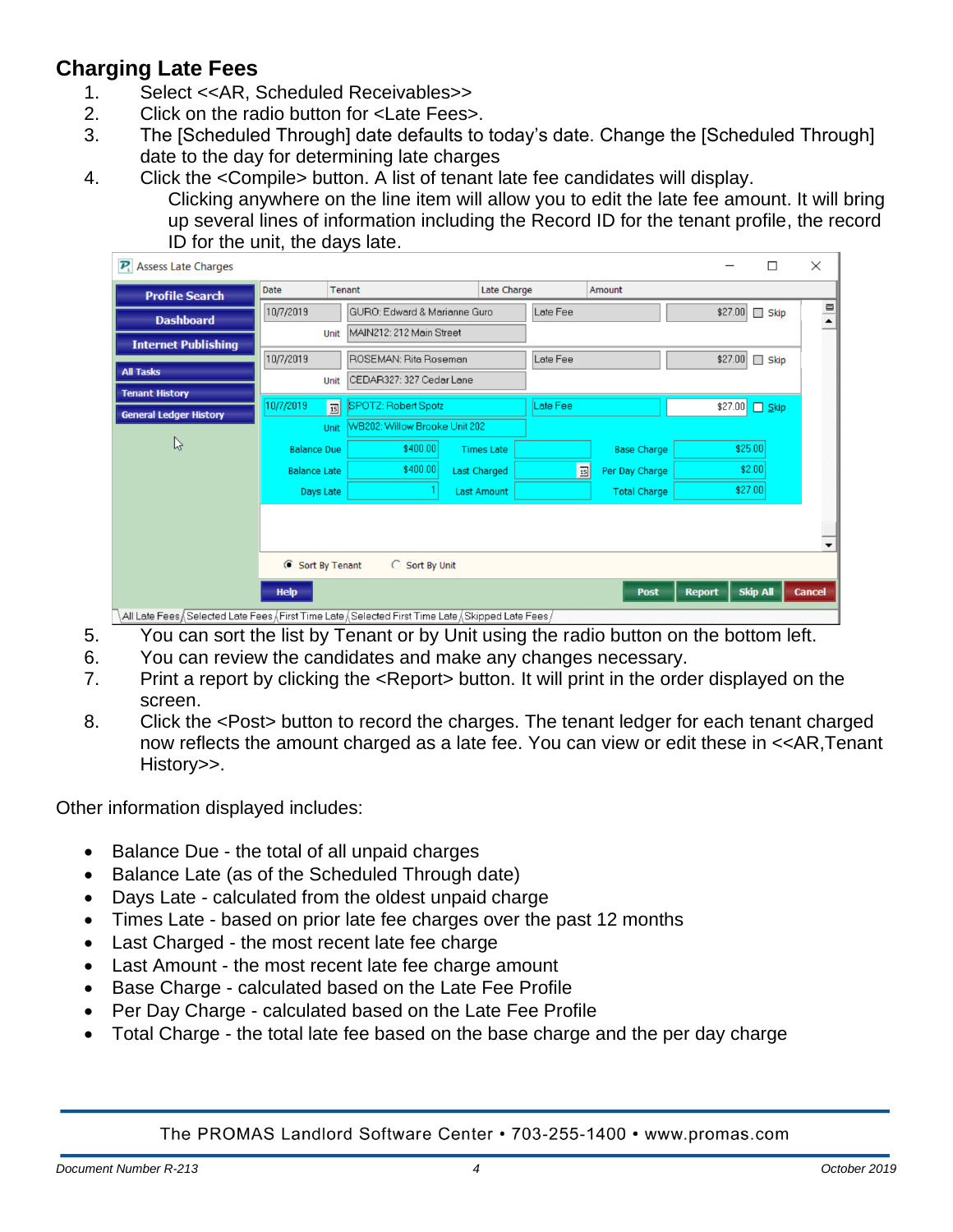To zero out or change the late fee amount, either mark the Skip checkbox or click in the amount field and enter the new amount.

# **Who gets charged a late fee?**

Tenants who have unpaid charges that are subject to late fees and are beyond the grace period.

- Tenant must be assigned a LATE FEE PROFILE.
- There must be unpaid charges with charge codes marked [Subject to Late Fees]
- Tenant cannot have a late fee charge within the late fee schedule time period
- Unit must have an active status

# **How often can a late fee be charged?**

It depends on the schedule.

- If the [Schedule] is monthly a fee cannot be automatically charged more than once every 30 days.
- If the [Schedule] is daily they can be automatically charged at any time as long as they meet the charge criteria.

# **Management Fee**

The same management fee percentage as taken on collected rent can be taken on a late fee under the following circumstances:

- 1. The Tenant Profile has no Late Fee selected.
- 2. In <<Setup, Charge Code, Late Fee>> the [Subject to Management Fee] checkbox is marked.
- 3. In <<Setup, Management Fees>> the [Percent of Collected Rent] should be the percent to be given to the Management Group.

The Owner ledger will show the total amount of late fees collected as income and the Management Fee as expense. The Management Group ledger will show only the management fee amount.

NOTE: The function <<AR, Scheduled Receivables, Late Fees>> will not consider tenants with no Late Fee selected in their profile. Thus all late fees must be manually charged in <<AR, Charge Tenant>> or in <<AR, Tenant Receipt, New Charges>>.

# *Troubleshooting:*

If there are tenants who have unpaid charges yet don't show up on the list of candidates, check the following.

- Check the rent charge code in Setup, Charge Codes to see if the Subject to Late Fees check box is checked.
- Do the tenants have a Late Fee Profile selected in their Tenant Profile on the Lease tab?
- Have the tenants been charged a late fee in the last 30 days? If the Late Fee schedule is monthly, it must be 30 days since the last late fee charge. Check the Late Fee Profile for schedule and Tenant History for the last late fee charge.
- Is the tenant charge within the grace period? Check the Late Fee Profile in Setup and the Tenant Profile, Grace Period field.
- Is the tenant status other than current or future?
- Is the unit status active?
- Is there a percentage or flat fee amount in the late fee profile?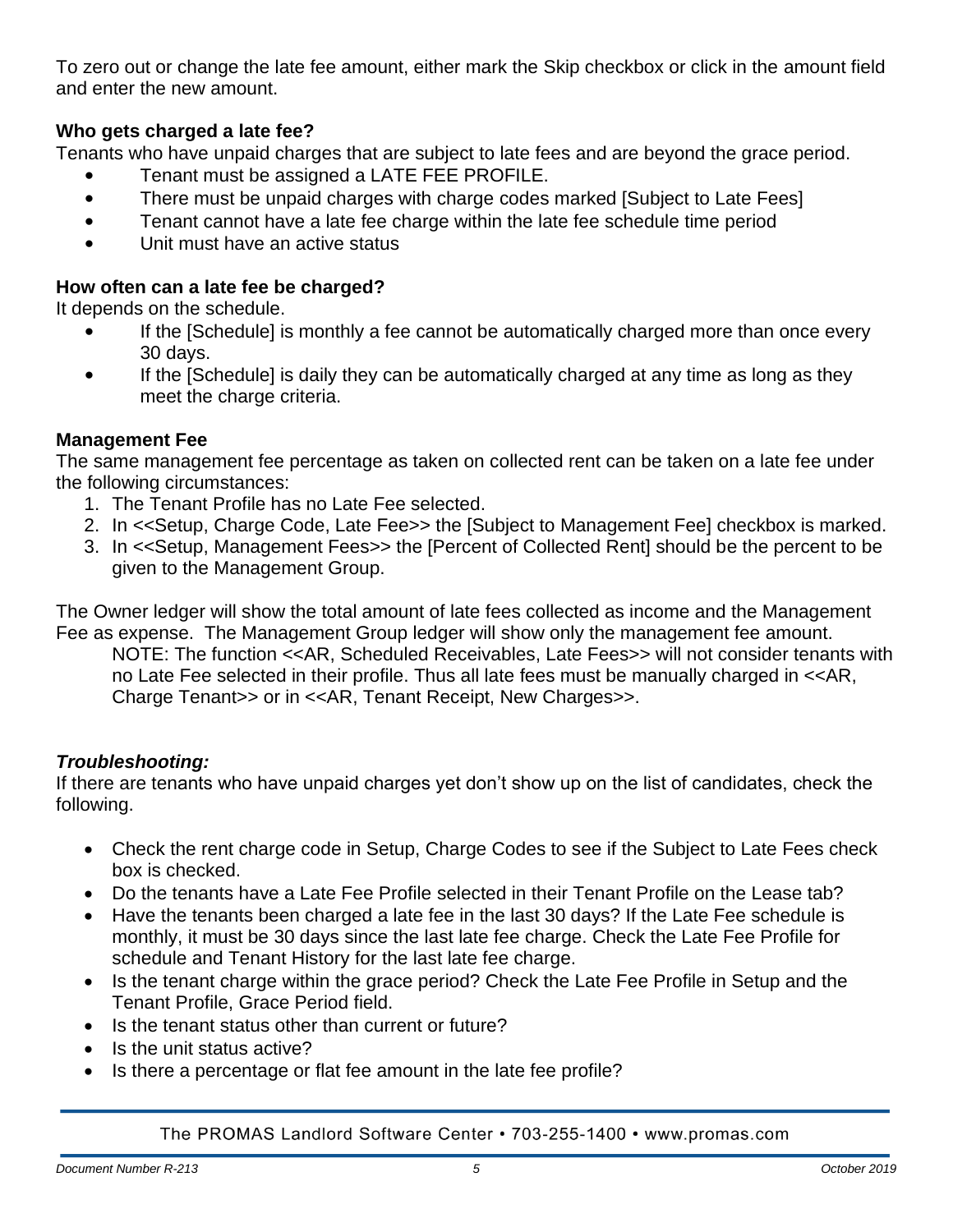# <span id="page-5-0"></span>**Reconcile Per Day Late Fees**

This function allows you to charge per day late fees that get added on to the base late fee. There must be a Fixed or Percentage base late fee.

### Base late fee charges:

| $\left  \mathbf{P}_t \right $ Assess Late Charges |                  |                                                                                                    |             |          |               | П                 | ×                    |
|---------------------------------------------------|------------------|----------------------------------------------------------------------------------------------------|-------------|----------|---------------|-------------------|----------------------|
| <b>Profile Search</b>                             | Date             | Tenant                                                                                             | Late Charge | Amount   |               |                   |                      |
| <b>Dashboard</b>                                  | 10/7/2019        | GURO: Edward & Marianne Guro                                                                       |             | Late Fee |               | \$25.00 Skip      | $\frac{1}{\epsilon}$ |
| <b>Internet Publishing</b>                        | <b>Unit</b>      | MAIN212: 212 Main Street                                                                           |             |          |               |                   | -                    |
|                                                   | 10/7/2019        | ROSEMAN: Rita Roseman                                                                              |             | Late Fee |               | \$25.00           | $\Box$ Skip          |
| <b>All Tasks</b>                                  | Unit             | CEDAR327: 327 Cedar Lane                                                                           |             |          |               |                   |                      |
| <b>Tenant History</b>                             | 10/7/2019        | SPOTZ: Robert Spotz                                                                                |             | Late Fee |               | \$25.00<br>$\Box$ | Skip                 |
| <b>General Ledger History</b>                     | Unit             | WB202: Willow Brooke Unit 202                                                                      |             |          |               |                   |                      |
|                                                   |                  |                                                                                                    |             |          |               |                   |                      |
|                                                   |                  |                                                                                                    |             |          |               |                   |                      |
|                                                   |                  |                                                                                                    |             |          |               |                   |                      |
|                                                   |                  |                                                                                                    |             |          |               |                   |                      |
|                                                   |                  |                                                                                                    |             |          |               |                   |                      |
|                                                   |                  |                                                                                                    |             |          |               |                   |                      |
|                                                   | ◯ Sort By Tenant | Sort By Unit                                                                                       |             |          |               |                   |                      |
|                                                   | <b>Help</b>      |                                                                                                    |             | Post     | <b>Report</b> | <b>Skip All</b>   | <b>Cancel</b>        |
|                                                   |                  | / All Late Fees، Selected Late Fees، First Time Late، Selected First Time Late، Skipped Late Fees، |             |          |               |                   |                      |

# Tenant History after charge

| $\overline{P_i}$ Tenant History           |                 |                                         |                         |                                     |          |                |                    |          | $\times$<br>□      |
|-------------------------------------------|-----------------|-----------------------------------------|-------------------------|-------------------------------------|----------|----------------|--------------------|----------|--------------------|
| <b>Profile Search</b>                     | Unit            | MAIN212: 212 Main Street                |                         |                                     |          | Current        |                    | \$975.00 |                    |
| <b>Dashboard</b>                          | Tenant          | <b>GURO: Edward &amp; Marianne Guro</b> |                         | $\frac{1}{2}$<br><b>Tenant Info</b> |          |                | 30 Days            |          |                    |
| <b>Internet Publishing</b>                |                 |                                         |                         |                                     |          |                | 60 Days            |          |                    |
| <b>All Tasks</b>                          | <b>Balance</b>  | \$975.00                                | <b>Unpaid Charges</b>   |                                     | \$975.00 |                | 90 Days            |          |                    |
| <b>Tenant Receipt</b>                     | <b>Deposits</b> | \$1,150.00                              | <b>Advance Payments</b> |                                     |          |                | <b>Not Yet Due</b> |          |                    |
| <b>Charge Tenant</b>                      |                 |                                         | <b>Open Credits</b>     |                                     |          |                | Total              |          | \$975.00           |
| <b>Security Deposit</b><br><b>Receipt</b> | Posted          | Description                             | Amount                  | Due Date                            | Paid     | Remaining Memo |                    | $\wedge$ | П<br>Enable Filter |
|                                           | 10/1/2019       | Rent                                    |                         | \$950.00 10/1/2019                  |          | \$950.00       |                    |          |                    |
| <b>Tenant Move Out</b>                    | 10/7/2019       | Late Fee                                |                         | \$25.00 10/7/2019                   |          | \$25.00        |                    |          | Filter             |
| <b>Adjust Open Credits</b>                |                 |                                         |                         |                                     |          |                |                    |          | Edit               |